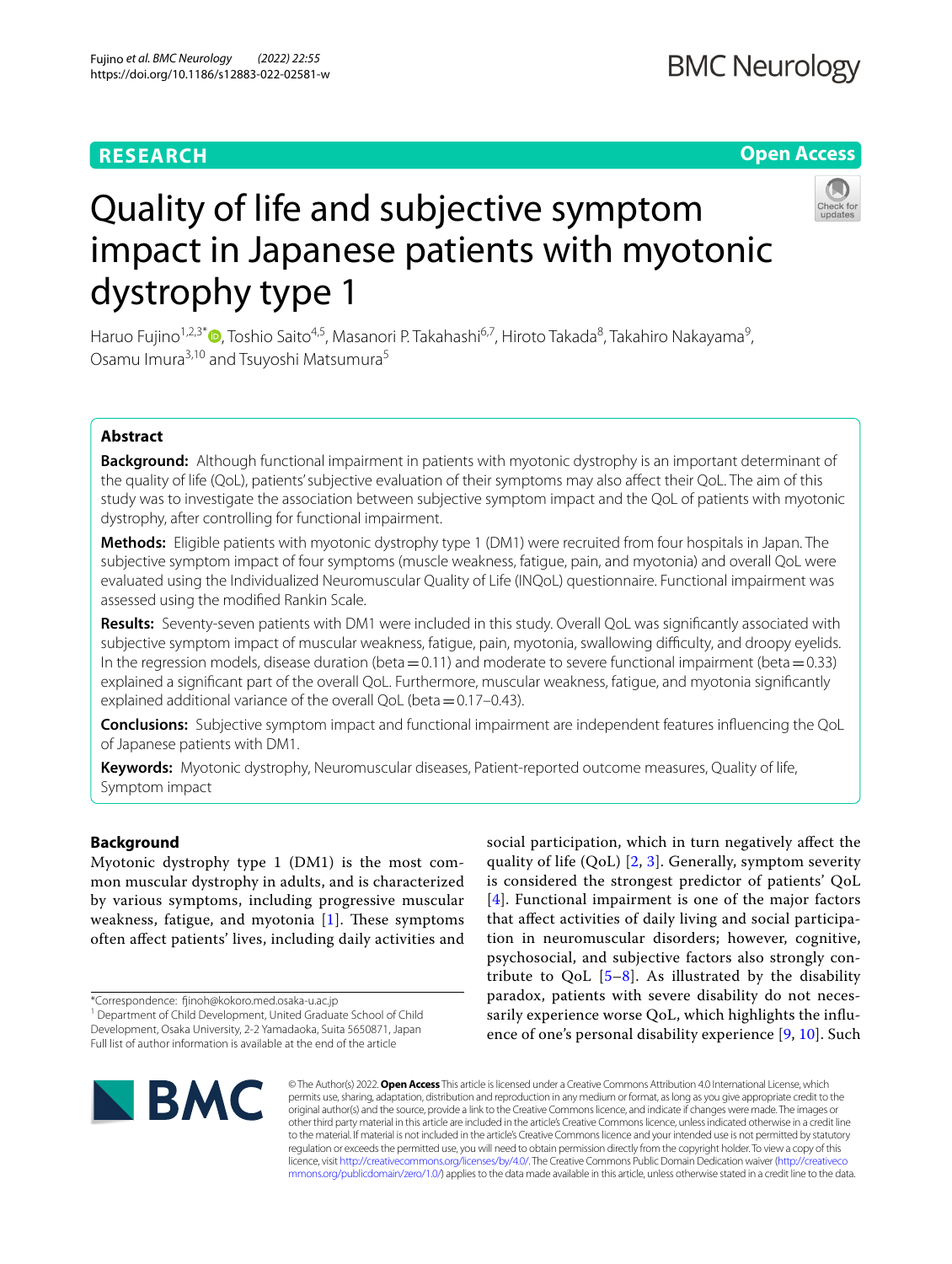phenomenon suggests that subjective experience of a disorder, including estimation of symptoms by patients and psychological adjustment, may be an essential factor of their QoL  $[11]$  $[11]$ . Most validated QoL measures, including the 36-Item Short Form Health Survey (SF-36), are generic measures used in people with various conditions [[12\]](#page-5-9). Whereas generic measures are useful to evaluate QoL in comparison to general population, disease-specifc measures (e.g., Individualized Neuromuscular Quality of Life [INQoL] questionnaire) have advantages to capture experience in individuals with muscular dystrophies [[2,](#page-5-1) [13\]](#page-5-10).

Recently, patient-reported outcomes have increasingly been considered important in clinical trials [\[2](#page-5-1), [14\]](#page-5-11). Although the symptom severity has been well studied for neuromuscular disorders, the impact of patients' subjective assessment of difficulties in activities and participation and the perceived importance of these difficulties on their QoL has not been well investigated. Furthermore, the assessment of symptoms by a clinician and subjective evaluation of symptoms by patients may differ  $[15]$  $[15]$ . Therefore, patients' QoL could be afected by their subjective evaluation of symptom severity, limitations in activities, and restrictions on participation associated with muscular diseases [[16](#page-5-13), [17](#page-5-14)]. Consequently, even for patients experiencing symptoms of similar severity, QoL may difer depending on the restrictions experienced and the perceived importance of these activities and participation. In the current study, we tested the hypothesis that subjective symptom impact will contribute to QoL even after controlling for functional impairment in Japanese patients with DM1.

# **Methods**

# **Participants**

Patients were recruited from four hospitals in Japan (Osaka Toneyama Medical Center, Aomori National Hospital, Osaka University Hospital, and Yokohama Rosai Hospital). The eligibility criteria for patients were a genetic diagnosis of DM1, being aged  $\geq$ 18 years, and provision of informed consent after the procedures had been fully explained. Since the data were collected as part of a larger study, some of the data included in the analysis overlapped with those from our previous study [[18\]](#page-5-15). The CTG repeat length of the patients, measured by several commercial laboratories, was obtained from the hospitals' electronic medical records. The laboratories employed Southern blot hybridization of restriction-enzyme-digested genomic DNA that was extracted from the patients' blood. Therefore, the modal allele or the median of the smear range was used in statistical analyses.

# **Ethics, consent, and permissions**

Informed consent was obtained from all patients who participated in this study. This study was conducted in accordance with the World Medical Association's Declaration of Helsinki and was approved by the Osaka University Clinical Research Review Committee (no. 14480).

### **Measures**

# *Subjective symptom impact and QoL*

The subjective burden of symptoms and QoL were measured using the Japanese version of the Individualized Neuromuscular Quality of Life (INQoL) [\[18](#page-5-15), [19\]](#page-5-16). The INQoL was developed through qualitative and quantitative studies of neuromuscular diseases, including DM1. The measure includes common symptoms of neuromuscular diseases, i.e., muscular weakness, pain, fatigue, myotonia, droopy eyelids, double vision, and swallowing difficulty. Each symptom is evaluated on three scales: severity of the symptom, difficulties caused by the symptom, and the perceived importance of the difficulties caused by the symptom. Symptom scores range from 0 to 100, and indicate subjective impact of each symptoms. A higher score indicates greater symptom impact.

The QoL index consisted of the life domain scales of the INQoL, which also includes independence, social relationships, emotions, and body image, apart from symptom scales. The subjective symptoms and life domain scores are independent indices. Thus, the QoL index represents a patient's overall QoL on a scale from 0 to 100, which was calculated by the above four QoL aspects. A higher score is indicative of worse QoL.

# *Functional impairment*

We assessed functional impairment using the modifed Rankin Scale (mRS) [\[20\]](#page-5-17), which has previously been used as an index of functional impairment in neuromuscular disorders  $[18, 21, 22]$  $[18, 21, 22]$  $[18, 21, 22]$  $[18, 21, 22]$  $[18, 21, 22]$ . The functional impairment was evaluated by each patient's primary physician, with scores on the mRS ranging from 0 (no symptoms) to 5 (severe disability).

# **Statistical analysis**

Statistical analyses were performed using R 3.4.1 statistical software (R Core Team, Vienna, Austria). Associations between subjective symptom impact and QoL were evaluated using Spearman rank correlation coefficient because the symptom scores were positively skewed.

Based on the existing studies [\[23](#page-5-20), [24](#page-5-21)], we included the four symptoms measured by the INQoL, i.e., weakness,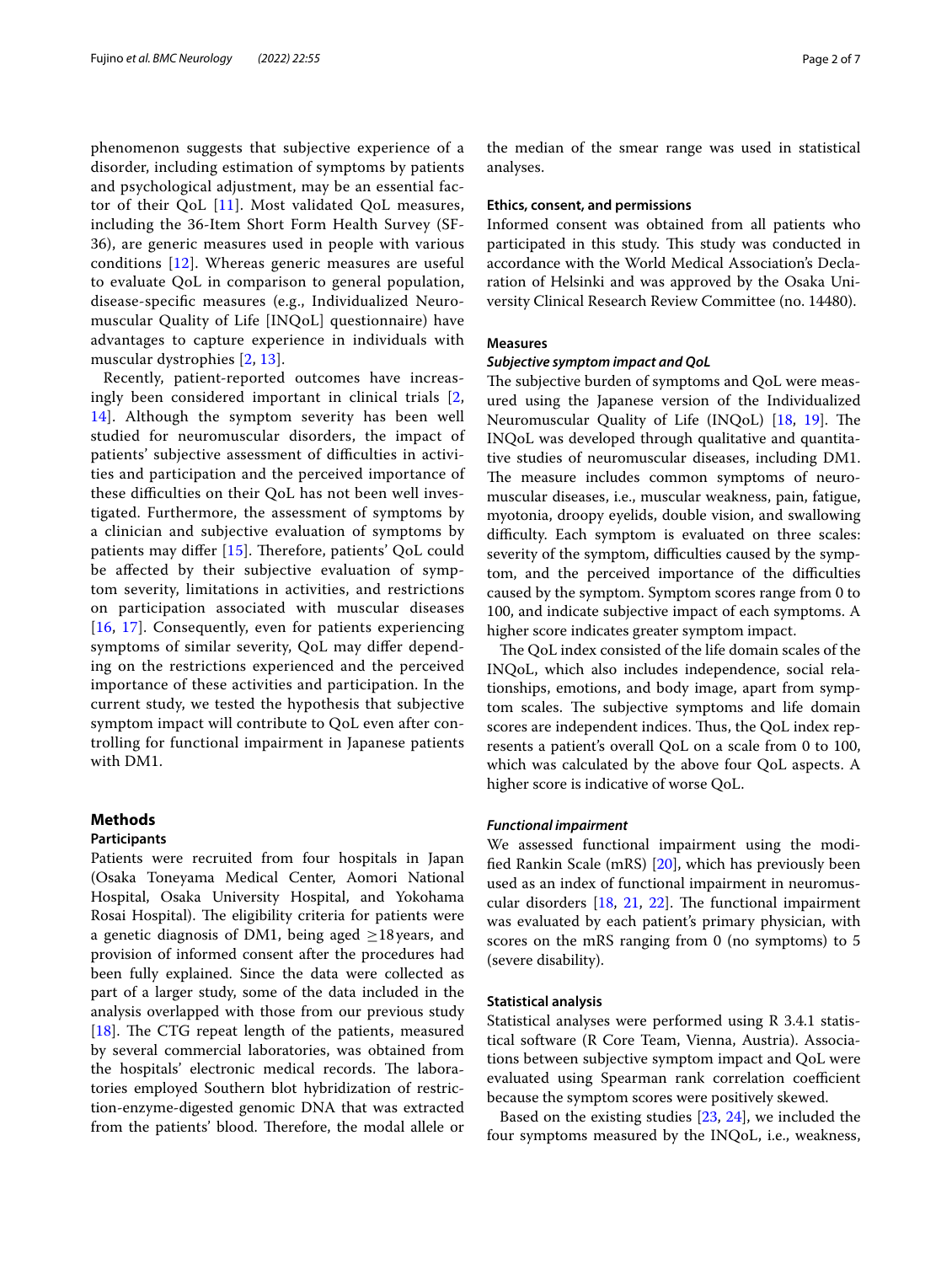fatigue, pain, and myotonia, in the regression models. The two-step model was tested with Gaussian distribution of the response variable (overall QoL) and identity link function. Step 1 was tested with demographic (sex, age, and years of education) and clinical variables (disease duration, the number of the CTG repeats, and functional impairment) as explanatory variables. Step 2 was tested with step 1 and four subjective symptom measures as explanatory variables. In addition, we examined

<span id="page-2-0"></span>

|  | Table 1 Demographic and clinical variables of the patients |  |  |
|--|------------------------------------------------------------|--|--|
|--|------------------------------------------------------------|--|--|

|                                     | Mean (SD) or Number [%] |
|-------------------------------------|-------------------------|
| Sex (male/female)                   | 36/41 [female 53.2]     |
| Age                                 | 47.3 (10.5)             |
| Years of education                  | 13.5(1.8)               |
| Onset age                           | 29.7 (13.1)             |
| Disease duration (years)            | 17.5(11.1)              |
| Number of CTG repeats <sup>a)</sup> | 689.8 (447.6)           |
| Employment                          | 29 [37.7]               |
| Symptom impact                      |                         |
| Weakness                            | 54.1 (26.0)             |
| Pain                                | 22.7 (27.9)             |
| Fatigue                             | 46.6 (27.4)             |
| Myotonia                            | 36.3 (30.8)             |
| Droopy eyelids                      | 12.6 (24.0)             |
| Double vision                       | 12.6 (21.9)             |
| Swallowing difficulty               | 29.4 (26.2)             |
| Overall QoL                         | 46.4 (23.0)             |
| $\sim$                              |                         |

a) estimated using Southern blot

*QoL* quality of life

another model including all seven symptoms for exploratory purpose. The mRS score was dichotomized to mild functional impairment (0) for scores 0–2 and moderate to severe functional impairment (1) for scores of 3–5 based on a previous study  $[21]$  $[21]$  and included as a dummycoded variable. We used the Q-Q plot to confrm the assumption that the residuals of the regression were normally distributed. In the multiple regression analysis, we also calculated the variance infation factor (VIF) to assess potential multicollinearity between predictor variables, where a VIF >10 was indicative of multicollinearity between predictors, and a VIF of 5–10 suggested a multicollinearity problem. The model's goodness-of-fit was measured using Nagelkerke's pseudo  $R^2$  and Akaike information criterion (AIC) of the generalized linear models. The significance level was set at a two-tailed  $p < 0.05$ .

# **Results**

Seventy-seven patients with genetically confrmed DM1 were included in this study (Table [1](#page-2-0)). The overall QoL was signifcantly correlated to patients' subjective symptom impact, except for double vision  $(p=0.062)$  $(p=0.062)$  $(p=0.062)$  (Table 2). Functional impairment was also moderately correlated with QoL (*rho*=0.51 [95% CI: 0.32, 0.66], *p*<0.001).

Demographic and clinical variables were entered into Model 1, and overall QoL was signifcantly explained by disease duration and functional impairment (Table [3](#page-3-0)). Longer disease duration and moderate to severe functional impairment are associated with lower QoL (Table  $3$ ). The subjective symptom impact was then added as an explanatory variable (Model 2), and the

<span id="page-2-1"></span>

| Table 2 Spearman's correlation coefficients (95% CI) between subjective symptom impact and overall QoL |  |
|--------------------------------------------------------------------------------------------------------|--|
|--------------------------------------------------------------------------------------------------------|--|

|                       | Pain         | Fatigue      | Myotonia     | Droopy eyelids | Double vision   | Swallowing difficulty | <b>Overall QoL</b> |
|-----------------------|--------------|--------------|--------------|----------------|-----------------|-----------------------|--------------------|
| Weakness              | $0.43***$    | $0.66***$    | $0.46***$    | $0.36***$      | 0.16            | $0.41***$             | $0.86***$          |
|                       | (0.23, 0.60) | (0.51, 0.77) | (0.27, 0.62) | (0.15, 0.54)   | $(-0.06, 0.37)$ | (0.20, 0.58)          | (0.78, 0.91)       |
| Pain                  |              | $0.63***$    | $0.51***$    | $0.33***$      | $0.32***$       | $0.32***$             | $0.58***$          |
|                       |              | (0.48, 0.75) | (0.32, 0.66) | (0.12, 0.52)   | (0.11, 0.51)    | (0.11, 0.51)          | (0.41, 0.71)       |
| Fatigue               |              |              | $0.53***$    | $0.30^{**}$    | 0.23            | $0.42***$             | $0.75***$          |
|                       |              |              | (0.35, 0.68) | (0.08, 0.49)   | (0.01, 0.43)    | (0.21, 0.59)          | (0.63, 0.83)       |
| Myotonia              |              |              |              | $0.25^*$       | $0.31***$       | $0.47***$             | $0.58***$          |
|                       |              |              |              | (0.03, 0.45)   | (0.10, 0.50)    | (0.27, 0.62)          | (0.41, 0.71)       |
| Droopy eyelids        |              |              |              |                | $0.42***$       | 0.27                  | $0.33***$          |
|                       |              |              |              |                | (0.22, 0.59)    | (0.05, 0.47)          | (0.12, 0.52)       |
| Double vision         |              |              |              |                |                 | 0.23                  | 0.21               |
|                       |              |              |              |                |                 | (0.01, 0.44)          | $(-0.01, 0.42)$    |
| Swallowing difficulty |              |              |              |                |                 |                       | $0.39***$          |
|                       |              |              |              |                |                 |                       | (0.19, 0.57)       |

\*\*\* : *p*<0.001, \*\*: *p*<0.01, \* : *p*<0.05

*CI* confdence interval, *QoL* quality of life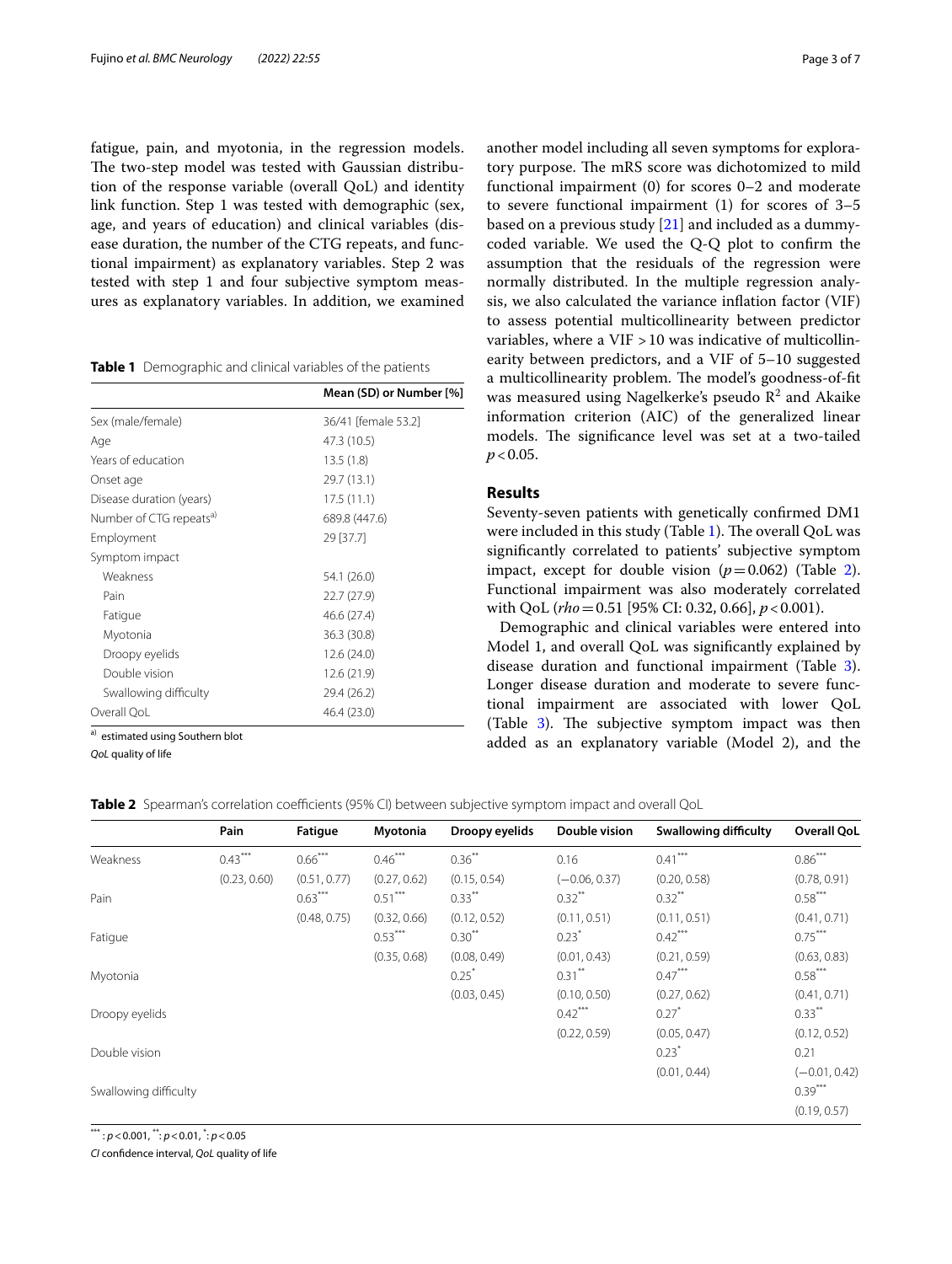| <b>Explanatory variable</b>                     | Model 1 <sup>a</sup>      |         | Model 2 <sup>b</sup>      |         |
|-------------------------------------------------|---------------------------|---------|---------------------------|---------|
|                                                 | Coefficient (95% CI)      | P-value | Coefficient (95% CI)      | P-value |
| Demographic variables and functional impairment |                           |         |                           |         |
| Sex                                             | $-0.11 (-0.47, 0.26)$     | 0.570   | $0.02$ ( $-0.18$ , 0.23)  | 0.834   |
| Age                                             | $0.08 (-0.14, 0.30)$      | 0.485   | $-0.02$ ( $-0.15, 0.10$ ) | 0.722   |
| Years of education                              | $0.05 (-0.16, 0.26)$      | 0.616   | $0.00 (-0.11, 0.12)$      | 0.982   |
| Disease duration                                | 0.40(0.20, 0.59)          | < 0.001 | 0.12(0.00, 0.23)          | 0.047   |
| Number of CTG repeats                           | $-0.08$ ( $-0.29$ , 0.12) | 0.421   | $-0.06$ ( $-0.17, 0.05$ ) | 0.317   |
| Functional impairment                           | 0.82(0.40, 1.23)          | < 0.001 | 0.31(0.07, 0.56)          | 0.014   |
| Subjective symptom impact                       |                           |         |                           |         |
| Weakness                                        |                           |         | 0.47(0.30, 0.64)          | < 0.001 |
| Pain                                            |                           |         | $0.09 (-0.05, 0.23)$      | 0.228   |
| Fatigue                                         |                           |         | 0.22(0.06, 0.38)          | 0.009   |
| Myotonia                                        |                           |         | 0.16(0.02, 0.29)          | 0.029   |

<span id="page-3-0"></span>**Table 3** Associations between explanatory variables and overall QoL in DM1

 $a$ : Nagelkerke's pseudo  $R^2$  = 0.41, AIC = 195.7

 $\rm ^b$ : Nagelkerke's pseudo  $R^2$  = 0.84, AIC = 105.4

*CI* confdence interval, *AIC* Akaike information criterion, *QoL* quality of life

subjective impact of weakness, fatigue and myotonia explained a signifcant proportion of the variance in overall QoL, even after controlling for demographic variables and functional impairment (Table [3\)](#page-3-0). Higher subjective symptom impacts of weakness, fatigue, and myotonia were associated with lower QoL. The Nagelkerke's pseudo  $R^2$  that reflects explained variance in the overall QoL was high in Model 2. The AIC also supported the better ft of the model. VIF values for multicollinearity were not greater than the threshold in both Models 1 and  $2 (VIF < 3.0)$ .

When we included all seven symptoms of the INQoL for exploratory purpose (i.e., weakness, pain, fatigue, myotonia, droopy eyelids, double vision, and swallowing difficulty), the significant explanatory variables were the same as shown in Table [3](#page-3-0). The remaining three symptom scores did not signifcantly explain the additional variance of QoL when we added all subjective symptom variables to Model 2 (droopy eyelids:  $p = 0.43$ ; double vision:  $p=0.68$ ; swallowing difficulty:  $p=0.79$ ).

# **Discussion**

The subjective symptom impact explained a significant proportion of the overall QoL among patients with DM1, after controlling for demographic variables and functional impairment. Our fndings are consistent with those of previous studies, which reported the association of disease duration and functional impairment with  $QoL$  [ $25-27$ ]; however, the relative contribution of these variables was limited when subjective symptom impact was explained. In fact, a substantial variance in QoL was explained by patients' subjective evaluation of the burden caused by muscular weakness, fatigue, and myotonia. Of these subjective factors, muscle weakness was the strongest predictor of QoL among the symptoms examined in this study.

Most subjective symptom impacts were moderately to strongly associated with overall QoL measured by the INQoL. Most activities of daily living were strongly afected by muscle weakness in patients with neuromuscular diseases, which naturally worsens QoL, and fatigue and myotonia were associated with social participation and daily activities [\[28\]](#page-5-24). In contrast, the correlation between double vision and QoL was weak and not significant in this study. This may be because it was the least frequent symptom among those evaluated in the INQoL, consistent with a previous report [[23\]](#page-5-20).

Because QoL is a subjective phenomenon, patients' evaluation of symptoms constitutes an important part of QoL, in addition to the objective assessment of disease severity [[2,](#page-5-1) [3](#page-5-2)]. Further, the subjective evaluation of the symptom impact may also difer by symptoms [\[28](#page-5-24)]. The regression models showed that subjective symptom impact of muscular weakness, fatigue, and myotonia explained additional variance in QoL even after controlling for demographic and clinical variables and functional impairment. The results showed that the subjective symptom impact of these domains uniquely contributed to patients' QoL, suggesting the relative importance of these symptoms in understanding QoL in patients with DM1. Thus, reducing the burden of these symptoms is an important target for interventions to improve QoL in patients with myotonic dystrophy. In contrast to previous studies [[23,](#page-5-20) [29](#page-5-25)], here, the CTG repeat length was not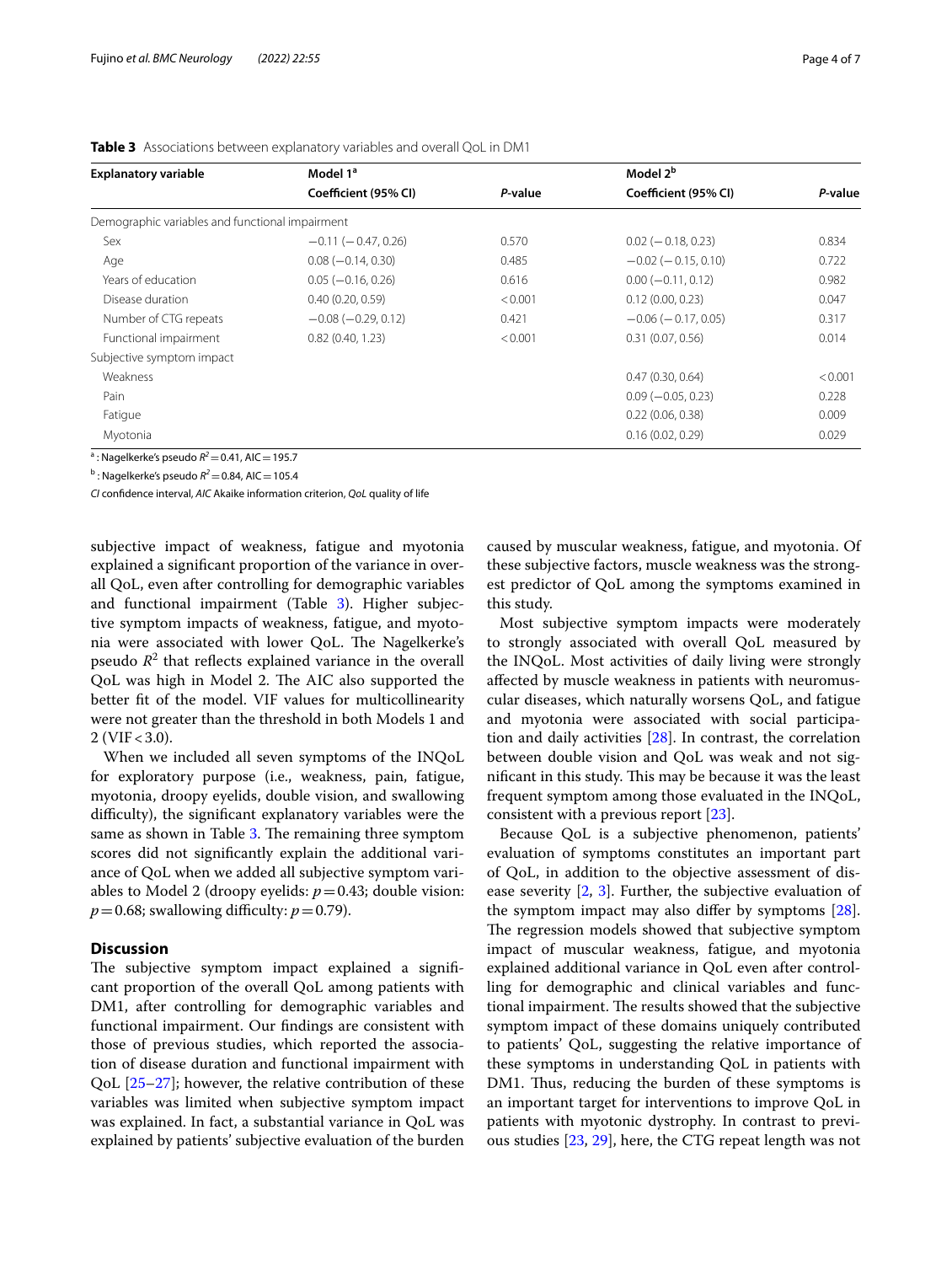associated with overall QoL and symptoms. The discrepancy in the results may be caused by diferences in the methods used to measure the repeat length and ambiguity in the CTG repeat length measurements caused by somatic mosaicism. In addition, the age-related expansion of the repeat length, which is due to somatic instability confounding with patient's age, also infuence the estimation of the measurements. Such characteristics may weaken the relationship between CTG repeat and overall QoL in the current study.

Our study suggests the signifcant efects of subjective symptom impact on QoL among patients with DM1, which might account for the disparity between objective disease severity progression and QoL that has been reported in a few longitudinal studies [\[11](#page-5-8), [30,](#page-5-26) [31\]](#page-5-27). It is possible that QoL and symptom impact could be infuenced by a response shift phenomenon, which is defned as a change in internal standards [[3,](#page-5-2) [32\]](#page-5-28). Patients' perceived impact of a disease is an important mediator of QoL, which may explain the noted variation in QoL among patients with symptoms of similar severity. In fact, disease perception is one of the determinants of psychological distress and/or coping  $[7, 33]$  $[7, 33]$  $[7, 33]$  $[7, 33]$  $[7, 33]$ . Therefore, although defnitive evidence for the efectiveness of psychosocial interventions to improve disease perception in patients with muscular diseases is unavailable [[34\]](#page-5-31), it is plausible that psychosocial interventions could optimize QoL in these patients [[35,](#page-5-32) [36](#page-5-33)]. A large international study demonstrated that cognitive behavior therapy for patients with myotonic dystrophy improved physical activity and participation, but it did not improve their QoL and disease burden [\[37](#page-5-34)]. Although such results were afected by the fact that the intervention did not focus on subjective disease burden and QoL, more direct interventions may be needed [\[35\]](#page-5-32).

In summary, our fndings indicate that subjective symptom impact and functional impairment are independent features associated with QoL among Japanese patients with DM1.

# **Limitations**

The limitations of our study should be acknowledged. First, although the INQoL covers the major components of QoL for patients with DM1, other contributing factors could afect QoL. Recently, the Myotonic Dystrophy Health Index, which measures the burden of disease in myotonic dystrophy, has been validated in several languages  $[36, 38-40]$  $[36, 38-40]$  $[36, 38-40]$  $[36, 38-40]$ . The INQoL is a measure of how disease symptoms afect the patient's perspective of their disease burden  $[18, 19]$  $[18, 19]$  $[18, 19]$ . Thus, combining the two instruments may be desirable to determine patients' subjective experiences of the disease better. Second, we could not examine environmental factors, such as social and welfare support, that could afect patients' QoL; these factors are known to affect patients' QoL  $[6]$  $[6]$ . Third, cognitive impairment, disease awareness, and apathy, which are associated with disease severity, may have partially moderated the associations between subjective evaluation of disease impact and QoL [[15](#page-5-12), [41](#page-6-2), [42\]](#page-6-3). Lastly, the QoL measures developed using item response theory or Rasch models, such as Quality of Life in Genetic Neuromuscular Disease Questionnaire [\[43](#page-6-4), [44\]](#page-6-5), would be more appropriate to obtain precise estimates for these associations.

# **Abbreviations**

DM1: myotonic dystrophy type 1; INQoL: Individualized Neuromuscular Quality of Life; mRS: modifed Rankin scale; QoL: Quality of life.

# **Acknowledgements**

Not applicable.

#### **Authors' contributions**

HF was critically involved in the study design as well as the collection, analysis, and interpretation of the data, and wrote the draft of manuscript. HF, MPT, OI, and TM were involved in the development of study concept. OI was critically involved in the design and interpretation of the data. TS, MPT, HT, TN, and TM were involved in the patient recruitment and clinical assessments. All authors contributed intellectually to the data interpretation and approved the fnal manuscript.

#### **Funding**

This work was supported in part by research grants from the Japan Agency for Medical Research and Development (AMED) 17ek0109259 and 21ek0109474), the Ministry of Health and Welfare of Japan (21FC1006), and the Japan Society for the Promotion of Science KAKENHI (21 K03047). The funders had no role in the study design, data collection and analyses, decision to publish, or preparation of the manuscript.

#### **Availability of data and materials**

The datasets generated and/or analyzed during the current study are not publicly available due to privacy constraints relating to the ethical approval but are available from the corresponding author on reasonable request.

#### **Declarations**

# **Ethics approval and consent to participate**

Informed consent was obtained from all patients who participated in this study. All procedures performed in studies involving human participants were in accordance with ethical standards and with the 1964 Helsinki declaration and its later amendments. This study was approved by the Osaka University Clinical Research Review Committee (no. 14480).

### **Consent for publication**

Not applicable.

#### **Competing interests**

The authors declare that they have no competing interests.

#### **Author details**

<sup>1</sup> Department of Child Development, United Graduate School of Child Development, Osaka University, 2-2 Yamadaoka, Suita 5650871, Japan. <sup>2</sup>Department of Special Needs Education, Oita University, 700 Dannoharu, Oita, Japan. 3 <sup>3</sup>Graduate School of Human Sciences, Osaka University, 1-2 Yamadaoka, Suita, Japan. 4 Division of Child Neurology, National Hospital Organization Osaka Toneyama Medical Center, 5-1-1 Toneyama, Toyonaka, Japan. <sup>5</sup>Department of Neurology, National Hospital Organization Osaka Toneyama Medical Center, 5-1-1 Toneyama, Toyonaka, Japan. <sup>6</sup> Department of Clinical Laboratory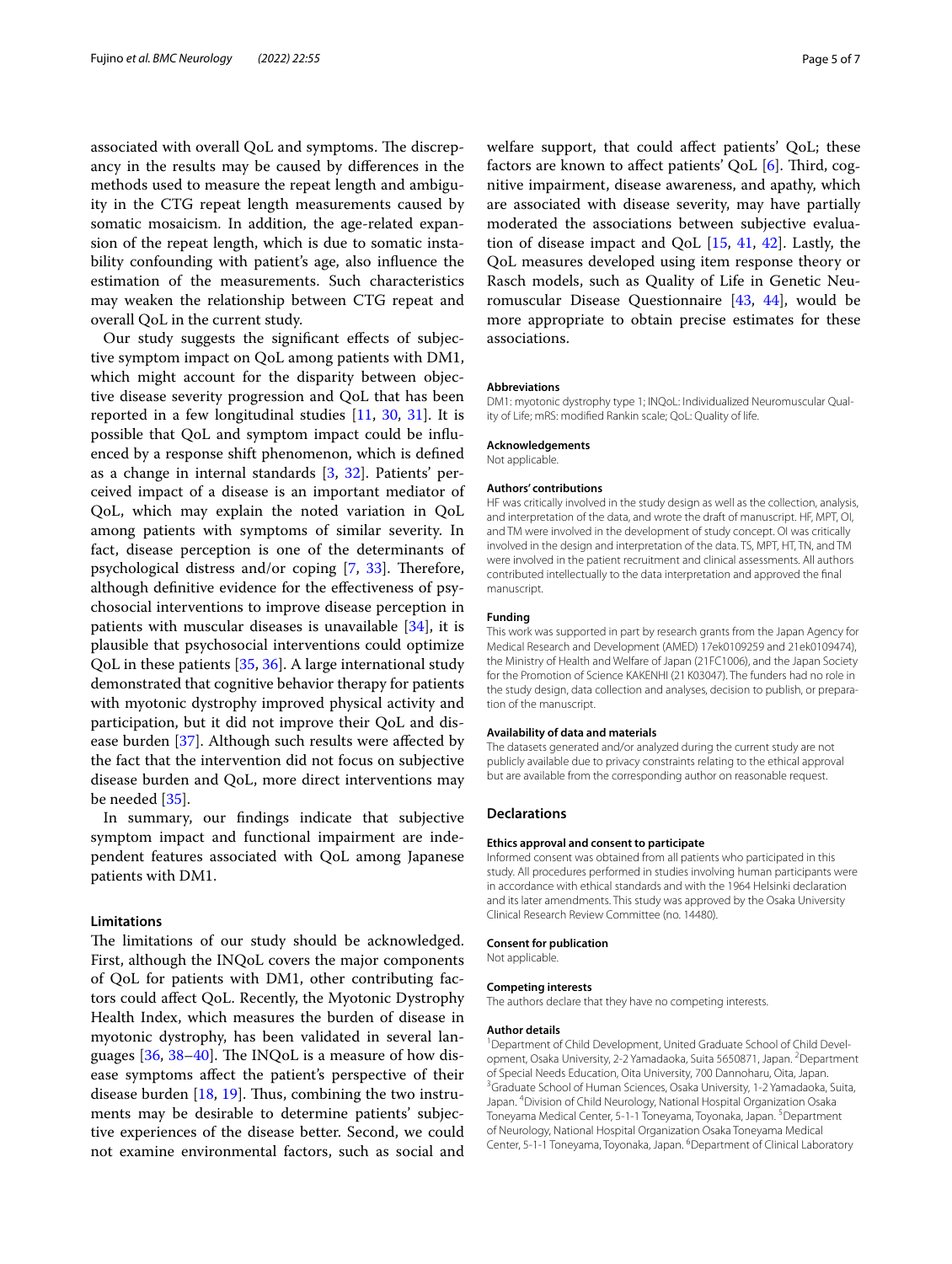and Biomedical Sciences, Osaka University Graduate School of Medicine, 1-7 Yamadaoka, Suita, Japan. <sup>7</sup> Department of Neurology, Osaka University Graduate School of Medicine, 2-2 Yamadaoka, Suita, Japan. <sup>8</sup>Department of Neurology, National Hospital Organization Aomori National Hospital, 155-1 Megasawa-Hirano, Aomori, Japan. <sup>9</sup>Department of Neurology, Yokohama Rosai Hospital, 3211 Kozukue, Yokohama, Japan. 10Faculty of Social Sciences, Nara University, 1500 Misasagi, Nara, Japan.

# Received: 16 July 2021 Accepted: 7 February 2022<br>Published online: 14 February 2022

#### **References**

- <span id="page-5-0"></span>1. Turner C, Hilton-Jones D. The myotonic dystrophies: diagnosis and management. J Neurol Neurosurg Psychiatry. 2010;81(4):358–67. [https://doi.](https://doi.org/10.1136/jnnp.2008.158261) [org/10.1136/jnnp.2008.158261](https://doi.org/10.1136/jnnp.2008.158261).
- <span id="page-5-1"></span>2. Bann CM, Abresch RT, Biesecker B, Conway KC, Heatwole C, Peay H, et al. Measuring quality of life in muscular dystrophy. Neurology. 2015;84(10):1034–42.<https://doi.org/10.1212/WNL.0000000000001336>.
- <span id="page-5-2"></span>3. Burns TM, Graham CD, Rose MR, Simmons Z. Quality of life and measures of quality of life in patients with neuromuscular disorders. Muscle Nerve. 2012;46(1):9–25. [https://doi.org/10.1002/mus.23245.](https://doi.org/10.1002/mus.23245)
- <span id="page-5-3"></span>4. Graham CD, Rose MR, Grunfeld EA, Kyle SD, Weinman J. A systematic review of quality of life in adults with muscle disease. J Neurol. 2011;258(9):1581–92.<https://doi.org/10.1007/s00415-011-6062-5>.
- <span id="page-5-4"></span>5. Bos I, Wynia K, Almansa J, Drost G, Kremer B, Kuks J. The prevalence and severity of disease-related disabilities and their impact on quality of life in neuromuscular diseases. Disabil Rehabil. 2019;41(14):1676–81. [https://doi.](https://doi.org/10.1080/09638288.2018.1446188) [org/10.1080/09638288.2018.1446188.](https://doi.org/10.1080/09638288.2018.1446188)
- <span id="page-5-35"></span>6. Gagnon C, Mathieu J, Jean S, Laberge L, Perron M, Veillette S, et al. Predictors of disrupted social participation in myotonic dystrophy type 1. Arch Phys Med Rehabil. 2008;89(7):1246–55. [https://doi.org/10.1016/j.apmr.](https://doi.org/10.1016/j.apmr.2007.10.049) [2007.10.049](https://doi.org/10.1016/j.apmr.2007.10.049).
- <span id="page-5-29"></span>7. Graham CD, Weinman J, Sadjadi R, Chalder T, Petty R, Hanna MG, et al. A multicentre postal survey investigating the contribution of illness perceptions, coping and optimism to quality of life and mood in adults with muscle disease. Clin Rehabil. 2014;28(5):508–19. [https://doi.org/10.1177/](https://doi.org/10.1177/0269215513511340) [0269215513511340](https://doi.org/10.1177/0269215513511340).
- <span id="page-5-5"></span>8. Natterlund B, Ahlstrom G. Activities of daily living and quality of life in persons with muscular dystrophy. J Rehabil Med. 2001;33(5):206–11.
- <span id="page-5-6"></span>9. Albrecht GL, Devlieger PJ. The disability paradox: high quality of life against all odds. Soc Sci Med. 1999;48(8):977–88. [https://doi.org/10.1016/](https://doi.org/10.1016/s0277-9536(98)00411-0) [s0277-9536\(98\)00411-0](https://doi.org/10.1016/s0277-9536(98)00411-0).
- <span id="page-5-7"></span>10. Schwartz CE, Sprangers MAG. Methodological approaches for assessing response shift in longitudinal health-related quality-of-life research. Soc Sci Med. 1999;48(11):1531–48. [https://doi.org/10.1016/s0277-9536\(99\)](https://doi.org/10.1016/s0277-9536(99)00047-7) [00047-7.](https://doi.org/10.1016/s0277-9536(99)00047-7)
- <span id="page-5-8"></span>11. Peric S, Vujnic M, Dobricic V, Marjanovic A, Basta I, Novakovic I, et al. Fiveyear study of quality of life in myotonic dystrophy. Acta Neurol Scand. 2016;134(5):346–51. [https://doi.org/10.1111/ane.12549.](https://doi.org/10.1111/ane.12549)
- <span id="page-5-9"></span>12. Ware JE, Gandek B. Overview of the SF-36 health survey and the international quality of life assessment (IQOLA) project. J Clin Epidemiol. 1998;51(11):903–12. [https://doi.org/10.1016/s0895-4356\(98\)00081-x.](https://doi.org/10.1016/s0895-4356(98)00081-x)
- <span id="page-5-10"></span>13. Symonds T, Campbell P, Randall JA. A review of muscle- and performance-based assessment instruments in DM1. Muscle Nerve. 2017;56(1):78–85. [https://doi.org/10.1002/mus.25468.](https://doi.org/10.1002/mus.25468)
- <span id="page-5-11"></span>14. Symonds T, Randall JA, Campbell P. Review of patient-reported outcome measures for use in myotonic dystrophy type 1 patients. Muscle Nerve. 2017;56(1):86–92. [https://doi.org/10.1002/mus.25469.](https://doi.org/10.1002/mus.25469)
- <span id="page-5-12"></span>15. Baldanzi S, Bevilacqua F, Lorio R, Volpi L, Simoncini C, Petrucci A, et al. Disease awareness in myotonic dystrophy type 1: an observational crosssectional study. Orphanet J Rare Dis. 2016;11:34. [https://doi.org/10.1186/](https://doi.org/10.1186/s13023-016-0417-z) [s13023-016-0417-z](https://doi.org/10.1186/s13023-016-0417-z).
- <span id="page-5-13"></span>16. Ahlstrom G, Sjoden PO. Coping with illness-related problems and quality of life in adult individuals with muscular dystrophy. J Psychosom Res. 1996;41(4):365–76.
- <span id="page-5-14"></span>17. Geirdal AO, Lund-Petersen I, Heiberg A. Understanding the experience of myotonic dystrophy. Mixed method study. J Genet Couns. 2015;24(1):169–78. [https://doi.org/10.1007/s10897-014-9752-1.](https://doi.org/10.1007/s10897-014-9752-1)
- <span id="page-5-15"></span>18. Fujino H, Saito T, Takahashi MP, Takada H, Nakayama T, Ogata K, et al. Validation of the individualized neuromuscular quality of life in Japanese patients with myotonic dystrophy. Muscle Nerve. 2018. [https://doi.org/](https://doi.org/10.1002/mus.26071) [10.1002/mus.26071](https://doi.org/10.1002/mus.26071).
- <span id="page-5-16"></span>19. Vincent KA, Carr AJ, Walburn J, Scott DL, Rose MR. Construction and validation of a quality of life questionnaire for neuromuscular disease (INQoL). Neurology. 2007;68(13):1051–7. [https://doi.org/10.1212/01.wnl.](https://doi.org/10.1212/01.wnl.0000257819.47628.41) [0000257819.47628.41.](https://doi.org/10.1212/01.wnl.0000257819.47628.41)
- <span id="page-5-17"></span>20. van Swieten JC, Koudstaal PJ, Visser MC, Schouten HJ, van Gijn J. Interobserver agreement for the assessment of handicap in stroke patients. Stroke. 1988;19(5):604–7.
- <span id="page-5-18"></span>21. Mori I, Fujino H, Matsumura T, Takada H, Ogata K, Nakamori M, et al. The myotonic dystrophy health index: Japanese adaption and validity testing. Muscle Nerve. 2019;59(5):577–82. [https://doi.org/10.1002/mus.26422.](https://doi.org/10.1002/mus.26422)
- <span id="page-5-19"></span>22. Seesing FM, van Vught LE, Rose MR, Drost G, van Engelen BG, van der Wilt GJ. The individualized neuromuscular quality of life questionnaire: cultural translation and psychometric validation for the Dutch population. Muscle Nerve. 2015;51(4):496–500. [https://doi.org/10.1002/mus.24337.](https://doi.org/10.1002/mus.24337)
- <span id="page-5-20"></span>23. Landfeldt E, Nikolenko N, Jimenez-Moreno C, Cumming S, Monckton DG, Gorman G, et al. Disease burden of myotonic dystrophy type 1. J Neurol. 2019;266(4):998–1006. [https://doi.org/10.1007/s00415-019-09228-w.](https://doi.org/10.1007/s00415-019-09228-w)
- <span id="page-5-21"></span>24. Sansone VA, Ricci C, Montanari M, Apolone G, Rose M, Meola G. Measuring quality of life impairment in skeletal muscle channelopathies. Eur J Neurol. 2012;19(11):1470–6. [https://doi.org/10.1111/j.1468-1331.2012.](https://doi.org/10.1111/j.1468-1331.2012.03751.x) [03751.x.](https://doi.org/10.1111/j.1468-1331.2012.03751.x)
- <span id="page-5-22"></span>25. Laberge L, Mathieu J, Auclair J, Gagnon E, Noreau L, Gagnon C. Clinical, psychosocial, and central correlates of quality of life in myotonic dystrophy type 1 patients. Eur Neurol. 2013;70(5–6):308–15. [https://doi.org/10.](https://doi.org/10.1159/000353991) [1159/000353991.](https://doi.org/10.1159/000353991)
- 26. Rakocevic-Stojanovic V, Peric S, Madzarevic R, Dobricic V, Ralic V, Ilic V, et al. Signifcant impact of behavioral and cognitive impairment on quality of life in patients with myotonic dystrophy type 1. Clin Neurol Neurosurg. 2014;126:76–81. [https://doi.org/10.1016/j.clineuro.2014.08.](https://doi.org/10.1016/j.clineuro.2014.08.021) [021.](https://doi.org/10.1016/j.clineuro.2014.08.021)
- <span id="page-5-23"></span>27. Sansone VA, Panzeri M, Montanari M, Apolone G, Gandossini S, Rose MR, et al. Italian validation of INQoL, a quality of life questionnaire for adults with muscle diseases. Eur J Neurol. 2010;17(9):1178–87. [https://doi.org/](https://doi.org/10.1111/j.1468-1331.2010.02992.x) [10.1111/j.1468-1331.2010.02992.x](https://doi.org/10.1111/j.1468-1331.2010.02992.x).
- <span id="page-5-24"></span>28. Heatwole C, Bode R, Johnson N, Quinn C, Martens W, McDermott MP, et al. Patient-reported impact of symptoms in myotonic dystrophy type 1 (PRISM-1). Neurology. 2012;79(4):348–57. [https://doi.org/10.1212/WNL.](https://doi.org/10.1212/WNL.0b013e318260cbe6) [0b013e318260cbe6.](https://doi.org/10.1212/WNL.0b013e318260cbe6)
- <span id="page-5-25"></span>29. Cumming SA, Jimenez-Moreno C, Okkersen K, Wenninger S, Daidj F, Hogarth F, et al. Genetic determinants of disease severity in the myotonic dystrophy type 1 OPTIMISTIC cohort. Neurology. 2019;93(10):e995–e1009. [https://doi.org/10.1212/WNL.0000000000008056.](https://doi.org/10.1212/WNL.0000000000008056)
- <span id="page-5-26"></span>30. Natterlund B, Gunnarsson LG, Ahlstrom G. Disability, coping and quality of life in individuals with muscular dystrophy: a prospective study over fve years. Disabil Rehabil. 2000;22(17):776–85.
- <span id="page-5-27"></span>31. Peric S, Heatwole C, Durovic E, Kacar A, Nikolic A, Basta I, et al. Prospective measurement of quality of life in myotonic dystrophy type 1. Acta Neurol Scand. 2017;136(6):694–7. [https://doi.org/10.1111/ane.12788.](https://doi.org/10.1111/ane.12788)
- <span id="page-5-28"></span>32. Sprangers MA, Schwartz CE. Integrating response shift into healthrelated quality of life research: a theoretical model. Soc Sci Med. 1999;48(11):1507–15.
- <span id="page-5-30"></span>33. Rose MR, Sadjadi R, Weinman J, Akhtar T, Pandya S, Kissel JT, et al. Role of disease severity, illness perceptions, and mood on quality of life in muscle disease. Muscle Nerve. 2012;46(3):351–9. [https://doi.org/10.1002/mus.](https://doi.org/10.1002/mus.23320) [23320](https://doi.org/10.1002/mus.23320).
- <span id="page-5-31"></span>34. Walklet E, Muse K, Meyrick J, Moss T. Do psychosocial interventions improve quality of life and wellbeing in adults with neuromuscular disorders? A systematic review and narrative synthesis. J Neuromuscul Dis. 2016;3(3):347–62. [https://doi.org/10.3233/JND-160155.](https://doi.org/10.3233/JND-160155)
- <span id="page-5-32"></span>35. Gagnon C, Gallais B, Laberge L. Myotonic dystrophy type 1: reasons to be OPTIMISTIC. Lancet Neurol. 2018;17(8):652–3. [https://doi.org/10.1016/](https://doi.org/10.1016/S1474-4422(18)30240-0) [S1474-4422\(18\)30240-0](https://doi.org/10.1016/S1474-4422(18)30240-0).
- <span id="page-5-33"></span>36. Gagnon C, Tremblay M, CoTe I, Heatwole C. French translation and cross-cultural adaptation of the Myotonic dystrophy health index. Muscle Nerve. 2018;57(4):686–9. <https://doi.org/10.1002/mus.25994>.
- <span id="page-5-34"></span>37. Okkersen K, Jimenez-Moreno C, Wenninger S, Daidj F, Glennon J, Cumming S, et al. Cognitive behavioural therapy with optional graded